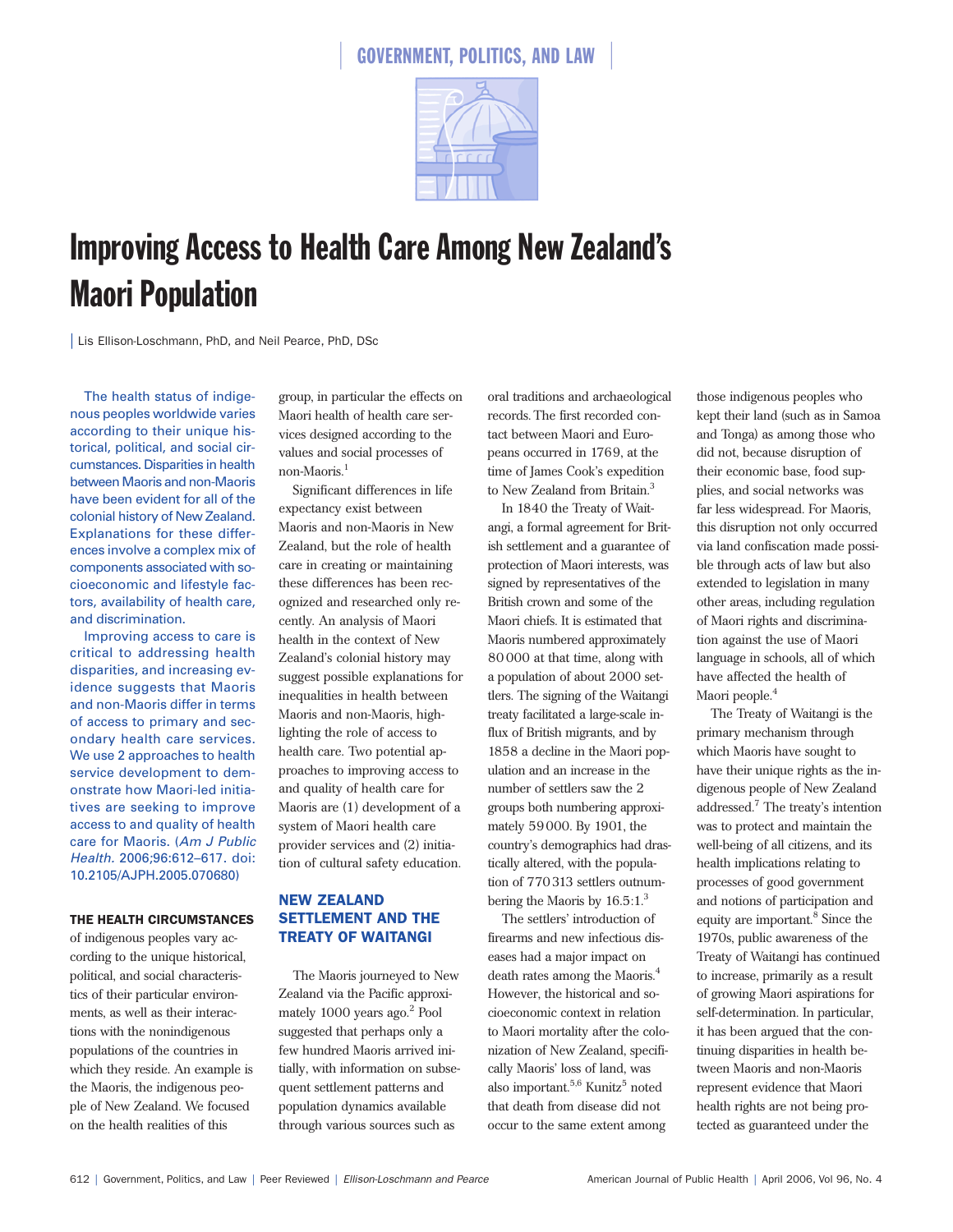

treaty and that social, cultural, economic, and political factors cannot be overlooked in terms of their contribution to the health status of this group.<sup>9</sup>

In recent government health documents, the indigenous status of Maoris has been recognized, and the Treaty of Waitangi has been acknowledged as a fundamental component of the relationship between Maoris and the government. $10-12}$  However, the treaty has never been included in social policy legislation, and there is a clear gap between acceptance of the treaty and translation of its aims into actual health gains for Maoris.<sup>13</sup>

# MAORI HEALTH STATUS

After reaching a low point of approximately 42000 in 1896, the Maori population began to increase in subsequent years.<sup>13</sup> Government-initiated public health services and Maori-controlled health promotion programs, including the appointment of Maori health inspectors to work within Maori communities, contributed to this gradual recovery.3,13,14 Also, decreases in mortality were probably influenced by the introduction of a national health care scheme and social welfare system in 1938, along with improvements in treatment methods. Until the 1930s, the Maori had lived primarily in rural communities, but loss of land—and, hence, employment opportunities—in these areas subsequently led to large-scale urban migration. This situation paralleled changes in New Zealand's economy, which

shifted from an agricultural focus to the production of manufactured goods.<sup>3</sup>

Maori fertility rates remained elevated both through the period of severe mortality decline and as mortality rates improved, resulting in a population with an age structure that is relatively young. In 2001, 37% of Maoris were younger than 15 years, compared with 23% of New Zealand's overall population, and 3% were 65 years or older, as opposed to 12% of the country's overall population.<sup>15</sup>

Life expectancy has increased among the indigenous populations of New Zealand, Australia, Canada, and the United States over time but has never matched that of the nonindigenous populations of these countries.<sup>5</sup> There has been a consistent increase in life expectancy among Maoris since the 1950s, but recent data indicate a widening gap between Maoris and non-Maoris.<sup>16</sup> For example, male non-Maoris' life expectancy at birth was 70.9 years during the period 1980 to 1984, increasing to 75.7 years during 1996 to 1999; life expectancy among women increased from 77.2 to 80.8 years. In contrast, Maori life expectancy at birth increased from only 64.6 to 65.8 years among men and from 69.4 to 71.0 years among women. Thus, during this period, the gap in life expectancy between Maoris and non-Maoris increased among both men (from 6.3 to 9.9 years) and women (from 7.8 to  $9.8$  years).<sup>16</sup>

Pomare used data from 1954 through 1975 to provide a comprehensive overview of Maori

health status.<sup>17</sup> During the period examined, rates of cause-specific mortality, including deaths from respiratory diseases, infectious diseases, cardiovascular diseases, diabetes, cancer, and unintentional injuries, were higher among Maoris than non-Maoris. Mortality rates have since declined for some diseases, but disparities between Maoris and non-Maoris remain.<sup>16</sup> For example, during 1996 to 1999, agestandardized cardiovascular disease mortality rates were 264.9 and 78.5 per 100000 among Maoris and non-Maoris, respectively, and the corresponding respiratory disease mortality rates were 54.5 and 16.7 per 100000. Also, there is recent evidence of increasing cancer mortality rates among Maoris; agestandardized rates (per 100000) were 189.7 in 1980 to 1984 and 215.2 in 1996 to 1999, as compared with rates of 119.4 and 104.4, respectively, among non-Maoris.<sup>16</sup>

Similarly, although overall hospital discharge rates among both Maoris and non-Maoris increased in all age groups between 1970 and 1992, Maori rates continue to be 1.4 to 2.5 times higher than non-Maori rates. 8,18 In 1997, compared with non-Maori rates, Maori hospitalization rates were 40% higher for both infectious diseases and respiratory disorders and more than 100% higher for endocrine disorders.<sup>18</sup>

# EXPLANATIONS FOR HEALTH DISPARITIES

A number of different explanations have been suggested for the inequalities in health between Maoris and non-Maoris. One common suggestion is that these differences are due to genetic factors.<sup>19</sup> However, about 85% of genetic variation occurs randomly and is not related to race or ethnicity. The striking time trends in Maori mortality and morbidity during the 20th century demonstrate that environmental factors played the major role.<sup>20</sup> Thus, although genetic factors may contribute to differences in health status between Maoris and non-Maoris in the case of certain specific conditions, they do not play a major role in population and public health terms.

Nongenetic explanations for differences in health between Maoris and non-Maoris can be grouped into 4 major areas focusing on socioeconomic factors, lifestyle factors, access to health care, and discrimination. These explanations are not mutually exclusive, but it is useful to consider them separately while bearing in mind that they are inextricably linked.

## Socioeconomic Factors

The first studies to assess the role of socioeconomic factors and health status differences between Maoris and non-Maoris investigated mortality in men aged 15 to 64 years. $21-23$  The most recent of these analyses showed that Maori men were more than twice as likely as non-Maori men to die prematurely; also, mortality rates among Maori men were significantly higher in each socioeconomic class grouping, and mortality differences among these men were greater within their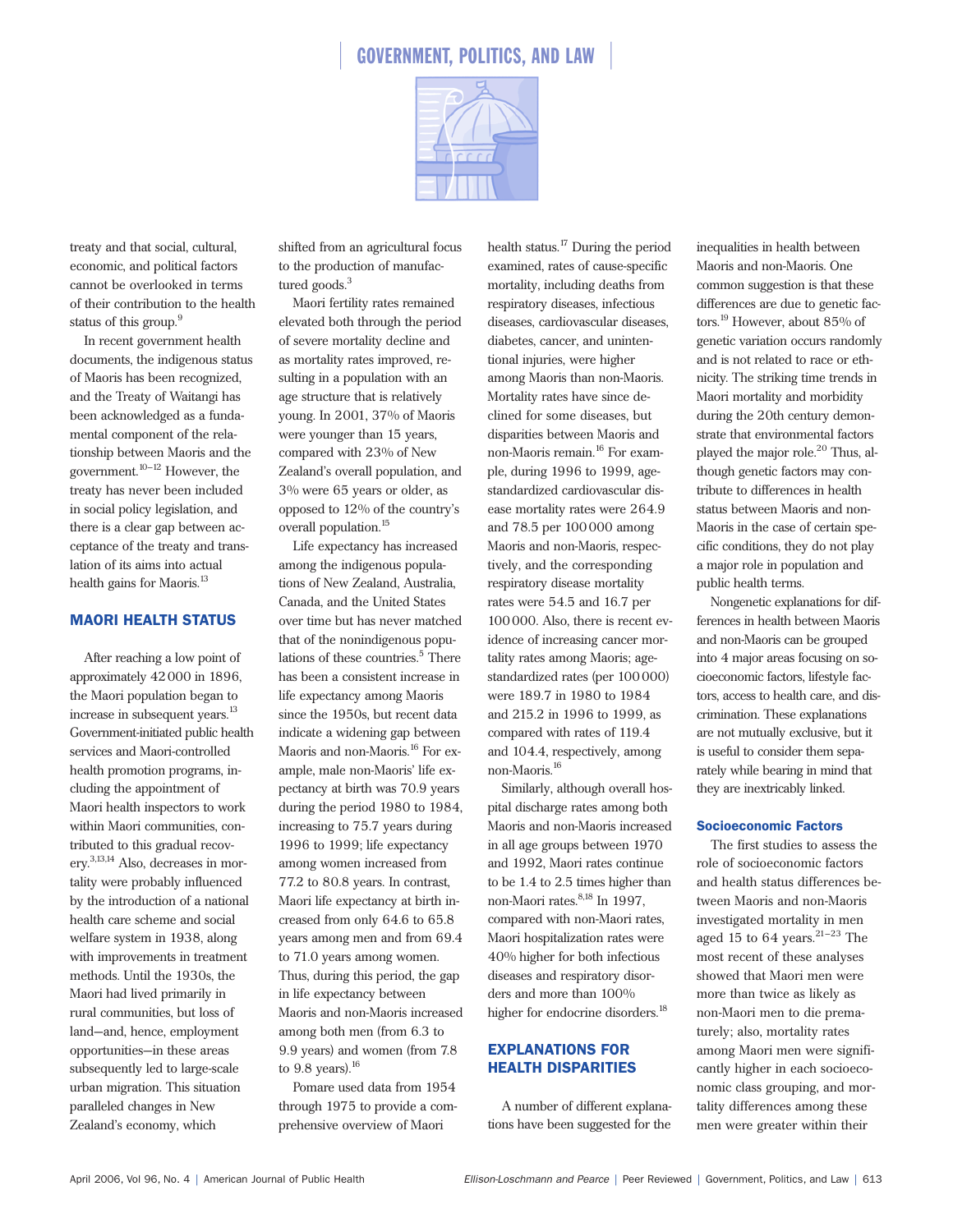

own ethnic social class groups as well.<sup>23</sup>

In addition, a number of studies have demonstrated increasing mortality and morbidity with increasing deprivation.24–26 As an example, the New Zealand Deprivation Index enables area-level assessments of socioeconomic deprivation through the use of census data. Area meshblocks (which contain an average of 90 people) are ranked by means of a decile score of 1 to 10; the higher the score, the more deprived the neighborhood.<sup>27</sup> Analyses using this index have shown that, for deciles 1 to 7, differences in life expectancy at birth between Maoris and non-Maoris are 5.8 years for men and 5.3 years for women; for the most deprived deciles (8–10), the differences are 8.2 years and 10.1 years, respectively. More than half of the Maori population (56%) lives in areas ranked in deciles 8 to 10.<sup>27</sup>

However, lower Maori health status is only partially explained by relative socioeconomic disadvantage; Maori mortality rates have been shown to be persistently high even after control for social class.<sup>23</sup> For example, using data from 1974 to 1978, Smith and Pearce<sup>28</sup> found that approximately 20% of the difference between Maori and non-Maori male mortality rates was attributable to differences in socioeconomic status, whereas 15% was linked to cigarette smoking; 10%, to alcohol consumption; 5%, to obesity; and 17%, to accidents. In addition, about 35% of excess Maori deaths were due to

diseases for which effective health care was available.

## Lifestyle Factors

It can be argued that lifestyle factors, such as smoking, represent one of the mechanisms by which socioeconomic factors affect health status.<sup>29</sup> However they are interpreted, it is important to consider the extent to which differing lifestyles may account for differences in health status between Maoris and non-Maoris. Recent national surveys have shown that Maoris smoke tobacco at a higher rate than non-Maoris (53% vs  $20\%$ ),<sup>30</sup> that 47% of Maori men and 39% of Maori women (vs 17% and 21% in non-Maori men and non-Maori women, respectively) are obese, and that 46% of Maori men and 50% of Maori women have hypertension, as compared with 43% and 38% of non-Maori men and women, respectively.<sup>31</sup>

### Access to Health Care

As noted earlier, a significant proportion of the excess mortality among Maoris stems from diseases for which effective health care is available, suggesting differences in access to health care.8,23,28 In this context, access has been described in terms of both "access to" and "access through" health care, the latter concept taking into account the quality of the service being provided.<sup>32</sup> Health care need and health care quality have been developed into a framework for measuring disparities in access to care in the United States, a framework that includes broader environmental and

societal factors (e.g., racism) that may affect access.<sup>32</sup>

There is increasing evidence that Maoris and non-Maoris differ in terms of access to both primary and secondary health care services,  $33,34$  that Maoris are less likely to be referred for surgical care and specialist services, and that, given the disparities in mortality, they receive lower than expected levels of quality hospital care than non-Maoris.<sup>35,36</sup> One survey showed that 38% of Maori adults reported problems in obtaining necessary care in their local area, as compared with 16% of non-Maoris. Maoris were almost twice as likely as non-Maoris (34% vs 18%) to have gone without health care in the past year because of the cost of such care.<sup>37</sup> This adds to previous evidence that cost is a significant barrier to Maoris' access to health services.<sup>18,33,38</sup>

## **Discrimination**

The role of discrimination and racism in harming health is not new but has received increasing attention over the past 20 years.39–41 The Maori Asthma Review<sup>38</sup> reported that conscious or unconscious attitudes of health workers contribute to a reluctance by Maoris to seek medical care for their asthma until it is absolutely necessary. Another study reported barriers to accessing diabetes care among Maoris, including unsatisfactory previous encounters with professionals and experiences of disempowerment.<sup>42</sup> Doctors have been shown to be less likely to advocate for preventive measures for Maori

patients than for non-Maori patients,<sup>43</sup> and Maoris may be less likely than non-Maoris to be referred for surgical care.<sup>34</sup>

# A CHANGING HEALTH ENVIRONMENT

New Zealand's national health care system was established in the 1930s with the intention of providing free medical care delivered by salaried medical practitioners. However, the system was subsequently modified to a government-paid fee-for-service subsidy with secondary care under state control and funding and primary care largely state funded but controlled by individual doctors.<sup>44</sup> This configuration remained unchanged until the 1980s, when radical public sector restructuring resulted in extensive changes to the social services system based on a competitive market model.<sup>45</sup>

In 1991, a series of major health service reforms were initiated, including 2 particularly important changes concerning the way in which public hospital and population health services were organized and delivered and a new funding scheme for the provision of primary health care that enabled health practitioners to work together to provide contracted primary care services.<sup>46</sup> It was within this context that a pair of Maori-led initiatives concerned primarily with improving access to services among Maoris were undertaken: (1) the establishment of Maori health care provider services and (2) the development of cultural safety education.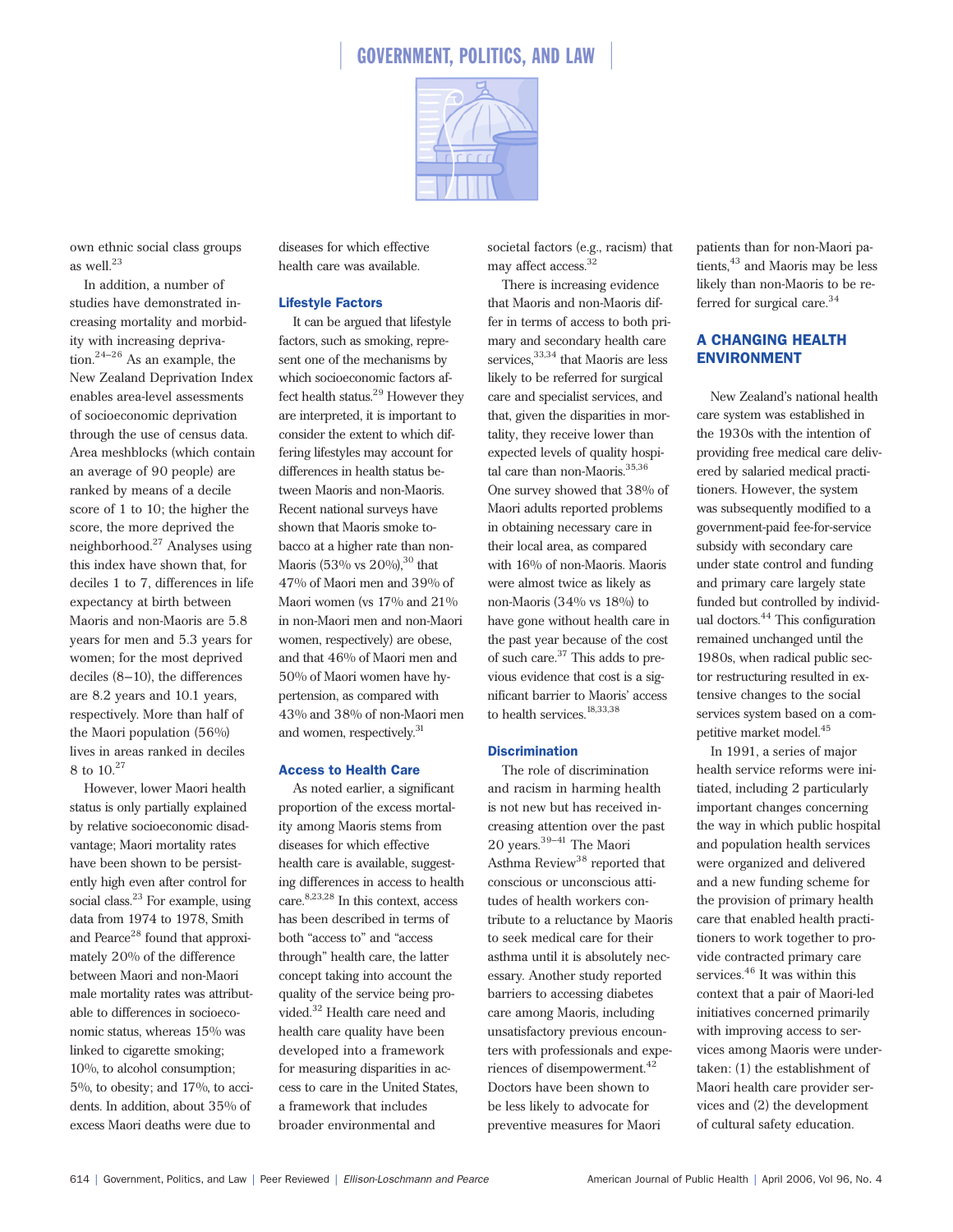

## Maori Health Care Providers

At the beginning of the 20th century, Maori leadership played a key role in advancing health promotion and disease control activities within Maori communities.<sup>13,14</sup> This approach was to be important throughout the century, and there are many examples of both national and local Maori-led initiatives committed to advancing Maori health.<sup>32</sup>

These initiatives occurred outside of the mainstream services being provided at the time, which made them vulnerable to changes in government and funding availability. An opportunity for the focused development of Maori provider services emerged with the introduction of the 1991 health reforms. However, this restructuring of health and social services also led to a widening gap in inequality, as evident in such key determinants of health as income, education, employment, and housing. Moreover, the reforms had direct effects on the health of Maoris, particularly that of children.<sup>47</sup>

What are the differences between health services provided by Maoris and those provided by non-Maoris? Crengle<sup>48</sup> identified use of Maori models of health and promotion of positive Maori development as 2 key philosophies underpinning Maori primary health care services. Maori cultural processes used as a basis for developing and delivering contemporary health services that support self-sufficiency and Maori control are crucial to the success of these provider organizations. Maori provider services have specifically identified access issues as a key factor and have used a range of strategies to address these issues, including extensive mobile services and outreach clinics (alongside a health center service base), free or lowcost health care, employment of primarily Maori staff who are more likely to have access to Maori consumers in their communities,  $48$  and active inclusion of the community in the planning and delivery of services.

The number of Maori health providers increased from 13 in 1993 to 240 in 2004. However, these providers continue to face a number of difficulties. For example, a lack of good primary health data, such as ethnicity data, has limited the potential of many Maori health providers, and a small Maori health workforce has been quickly absorbed into the growing number of Maori provider organizations. Also, the short contract time frames in place require extensive renegotiations each year. In addition, because Maori providers work primarily with families at high levels of need in terms of health services, increased costs are inevitable if health gains are to be achieved, and funders must take this situation into account.<sup>49</sup> Similar policy initiatives have recently been adopted in Canada and Australia to improve the health of indigenous peoples; however, the contractual environments in these countries lean toward single multiyear funding contracts for comprehensive primary health care, and there is early evidence that such systems are more efficient for providers

and promote better outcomes among consumers.<sup>50</sup>

It is too soon to assess the effects that the Maori provider organizations are having on the health status of Maoris, and these organizations should be viewed as representing one of a package of necessary long-term measures. Although the evidence that such strategies are effective is not yet available, there is certainly evidence that the reverse is true; that is, health service provision with little Maori participation results in poor Maori outcomes.<sup>8,49</sup>

## Cultural Safety Education

In parallel with the development of a system of Maori service providers, there have been initiatives to improve Maoris' access to "mainstream" services. One such initiative, cultural safety, is an educational framework designed to assess power relationships between health professionals and those they serve.<sup>51</sup> The initiative has been taught in New Zealand nursing and midwifery programs since 1992, and it is a requirement for nursing and midwifery registration examinations. In 1995, the International Council of Nurses adopted a resolution to develop guidelines for the implementation of cultural safety in nursing education and practice in all 118 of the council's member countries.<sup>51</sup>

The cultural safety initiative includes teaching of the history of New Zealand within its curricula and provides comprehensive information on the Treaty of Waitangi and the effects of colonization on the present-day health status of Maoris.<sup>52</sup> Also, it

attempts to identify conscious or unconscious cultural and social attitudes that affect student nurses or midwives in their provision of nursing care and to transform those attitudes, thus enabling students to see their effects through a framework of practice-related reflection and action. Therefore, it is important that cultural safety be taught by nurses and midwives who can relate their teaching directly to practice situations.<sup>52</sup> In cultural safety education, "culture" is defined in its broadest sense, that is, in reference to any group or person who may differ from the nurse or midwife as a result of gender, sexual orientation, social or economic position, disability, age, religious beliefs, or ethnic group.51 To illustrate:

> An example of culturally safe practice may be seen in the action of a self-aware nurse who recognizes homophobia in [his or her] own personality and chooses not to work in the area of HIV/AIDS where chances of encountering homosexual people are higher than in some other areas of nursing employment. The nurse acknowledges that the effect of his or her homophobia on the recipient of care may be unsafe and detrimental to care and that it would take a great deal longer to establish trust in this context. This example could be applied to a wide range of situations.51(pp128–129)

The cultural safety initiative does not advocate a cultural immersion approach or the learning of customs of ethno-specific groups, in that this would promote a stereotypical view of culture over time. $53$  In the New Zealand context, teaching nurses and midwives to be experts in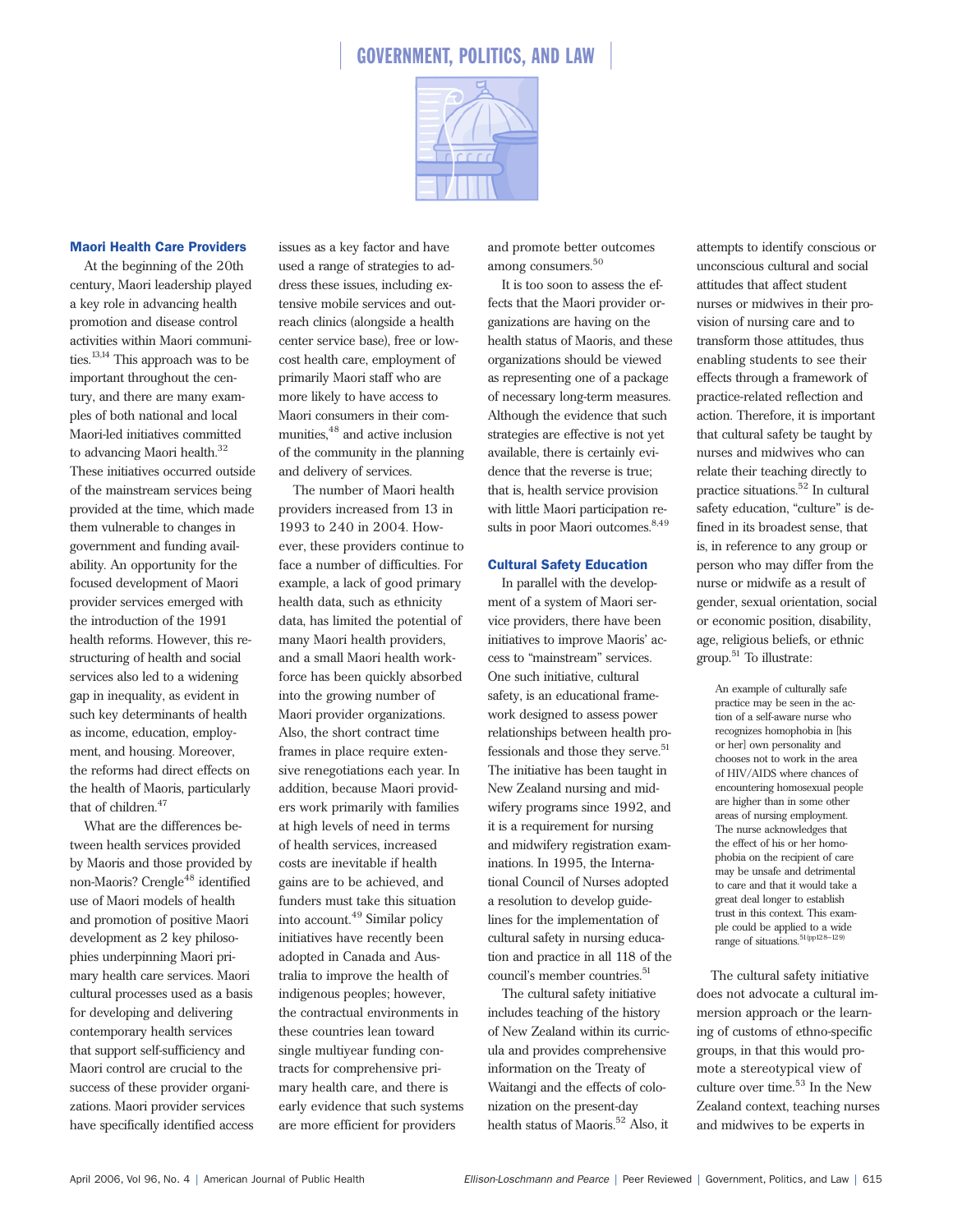

Maori culture leads to further disempowerment of Maoris, given that there are significant numbers of Maoris who have been deprived of knowledge of their own identity and traditions.

Along with understanding and confronting issues of power and marginalization, a critical component of cultural safety education is recognizing the role of wider societal processes in maintaining health disparities between Maoris and non-Maoris through discrimination and racism.54 This information was not seen to be relevant to nursing and midwifery practice, and the introduction of cultural safety education was controversial. In the initiative's early years, inaccurate media reports concerning the content and teaching of the curricula influenced the public's perceptions of and reactions to the program. This resulted in a political response in 1995, with the Nursing Council of New Zealand being required to review cultural safety education and report back to a parliamentary select committee.<sup>51</sup>

Cultural safety education is currently included in assessments of registered nurses and midwives within some regions of New Zealand as part of their clinical career development, and there has been support for it to become a core component of the training of all health professionals.51,55 The extent to which the initiative is making a difference in terms of the quality of health care provided in New Zealand remains to be fully assessed and will ultimately be judged by those who are the recipients of health services.

# CONCLUSIONS

Disparities in health between Maoris and non-Maoris have been evident for all of the colonial history of New Zealand. Although there have been significant improvements in the past 140 years, recent evidence indicates that the overall gap in life expectancy between these groups is widening rather than narrowing. Explanations for these differences involve a complex mix of factors associated with socioeconomic and lifestyle characteristics, discrimination, and access to health care.

Maori-led programs designed to improve health care access are taking a 2-fold approach that supports both the development of Maori provider services and the enhancement of mainstream services through provision of culturally safe care. The driving force behind the new initiatives described here has been the evidence of the poor health status of the indigenous people of New Zealand and their clear demand for improved health services. Maori provider organizations and cultural safety education are examples of initiatives that have emerged not in isolation but, rather, within a context of macrolevel government policies that have been shown to either promote or greatly hinder the health status of indigenous peoples.  $\blacksquare$ 

## About the Authors

*The authors are with the Centre for Public Health Research, Massey University, Wellington Campus, Wellington, New Zealand. Lis Ellison-Loschmann is also with the Respiratory and Environmental Health Research Unit, Municipal Institute of Medical Research, Barcelona, Spain.*

*Requests for reprints should be sent to Lis Ellison-Loschmann, PhD, Centre for Public Health Research, Massey University, Wellington Campus, Private Box 756, Wellington, New Zealand (e-mail: l.ellison-loschmann@massey.ac.nz). This article was accepted July 26, 2005.*

#### **Contributors**

L. Ellison-Loschmann originated the review and wrote the article. N. Pearce assisted with originating ideas and reviewed drafts of the article.

#### **Acknowledgments**

Lis Ellison-Loschmann was funded by a training fellowship in Maori health research, and the Centre for Public Health Research is supported by a Programme Grant, from the Health Research Council of New Zealand.

#### **References**

1. Ramsden I. Cultural safety: Implementing the concept. The social force of nursing and midwifery. In: Te Whaiti P, McCarthy M, Durie A, eds. *Mai i Rangiatea: Maori Wellbeing and Development.* Auckland, New Zealand: Auckland University Press; 1997:113–125.

2. King M. *The Penguin History of New Zealand.* Auckland, New Zealand: Penguin Books; 2003.

3. Pool DI. *Te iwi Maori: A New Zealand Population, Past, Present and Projected.* Auckland, New Zealand: Auckland University Press; 1991.

4. Durie M. *Te Mana, te Kawanatanga: The Politics of Maori Self-Determination.* Auckland, New Zealand: Oxford University Press Inc; 1998.

5. Kunitz SJ. *Disease and Social Diversity: The European Impact on the Health of Non-Europeans.* New York, NY: Oxford University Press Inc; 1994.

6. Sorrenson MPK. Land purchase methods and their effects on Maori population 1865–1901. *J Polynesian Soc.* 1956;65:183–199.

7. Ratima MM. *Kia Ururu mai a Hauora: Being Healthy, Being Maori. Conceptualising Maori Health Promotion* [dissertation]. Otago, New Zealand: University of Otago; 2001.

8. Pomare E, Keefe-Ormsby V, Ormsby C, et al. *Hauora: Maori Standards* *of Health III. A Study of the Years 1970–1991.* Wellington, New Zealand: Eru Pomare Maori Health Research Centre; 1995.

9. Te Ropu Rangahau Hauora a Eru Pomare. Counting for nothing: understanding the issues in monitoring disparities in health. *Soc Policy J N Z.* 2000; 14:1–16.

10. The New Zealand Health Strategy. *Wellington, New Zealand: Ministry of Health; 2000.*

11. *The Primary Health Care Strategy.* Wellington, New Zealand: Ministry of Health; 2001.

12. *He Korowai Oranga: Maori Health Strategy.* Wellington, New Zealand: Ministry of Health; 2002.

13. Durie M. *Whaiora: Maori Health Development.* Auckland, New Zealand: Oxford University Press Inc; 1994.

14. Dow DA. *Maori Health and Government Policy 1840–1940.* Wellington, New Zealand: Victoria University Press; 1999.

15. *Reference Reports, 2001 Census: Maori 2001 Highlights.* Wellington, New Zealand: Statistics New Zealand; 2004.

16. Ajwani S, Blakely T, Robson B, Tobias M, Bonne M. *Decades of Disparity: Ethnic Mortality Trends in New Zealand 1980–1999.* Wellington, New Zealand: Ministry of Health; 2003.

17. Pomare EW. *Maori Standards of Health: A Study of the 20-Year Period 1955–75.* Wellington, New Zealand: Medical Research Council of New Zealand; 1980.

18. *Our Health, Our Future: Hauora Pakari, Koiora Roa. The Health of New Zealanders 1999.* Wellington, New Zealand: Ministry of Health; 1999.

19. Hall A, Stewart R. Obesity: time for sanity and humanity. *N Z Med J.* 1989;102:134–136.

20. Pearce N, Foliaki S, Cunningham C, Sporle A. Genetics, race, ethnicity and health. *BMJ.* 2004;328:1070–1072.

21. Pearce NE, Davis PB, Smith AH, Foster FH. Social class. ethnic group and male mortality in New Zealand 1974–78. *J Epidemiol Community Health.* 1985;39:9–14.

22. Pearce NE, Pomare E, Marshall S, Borman B. Mortality and social class in Maori and non-Maori New Zealand men: changes between 1975–1977 and